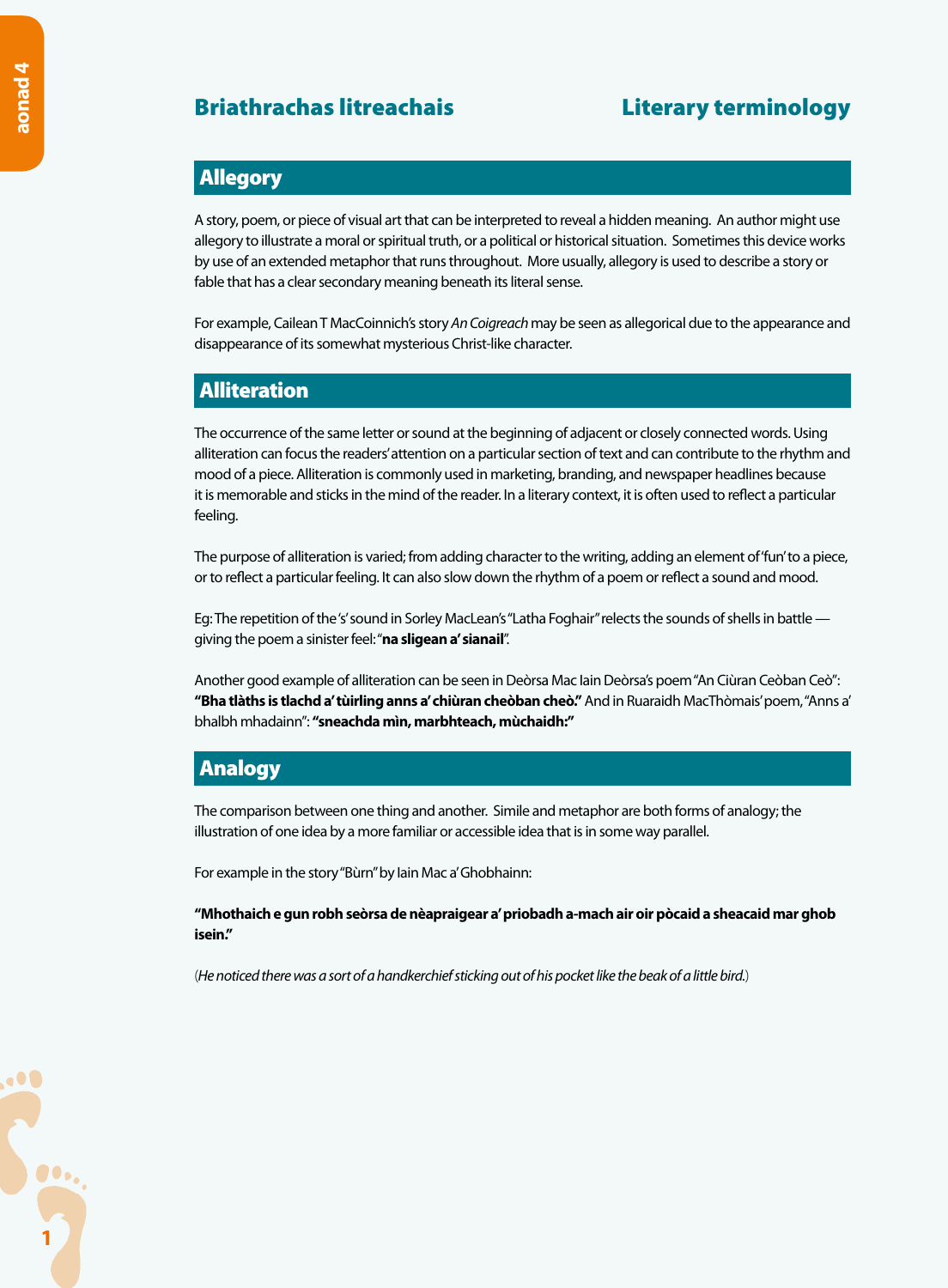#### Assonance

The repetition of a pattern of similar vowel sounds within a sentence. Assonance is used to produce a form of rhyme throughout a whole sentence not just within a verse and it often enhances the musical effect of a piece.

For example in Anna Frater's poem, "Màiri Iain Mhurch' Chaluim":

**"Air aghaidh fhuar a' chuain" "'s an sàl a' tighinn gu bàrr"**

#### Characterisation

Characterisation is the way in which a writer introduces and describes a character. This is revealed by what the character says, does and thinks.

A good example of characterisation can be seen in Iain Crichton Smith's story "An Taghadh" where the different characters — Màiri, her three sons and the Commander all reveal the type of person they are through their words and actions.

#### Colon

There are three main uses of a colon:

- between two main clauses, where the second one explains or follows from the first. Eg: Anna wanted to know why I hadn't replied to her text: I hadn't received it!
- To introduce a list. Eg. The following items are required for the school trip: packed lunch, waterproofs, warm clothes...
- Before a quotation and sometimes before direct speech.

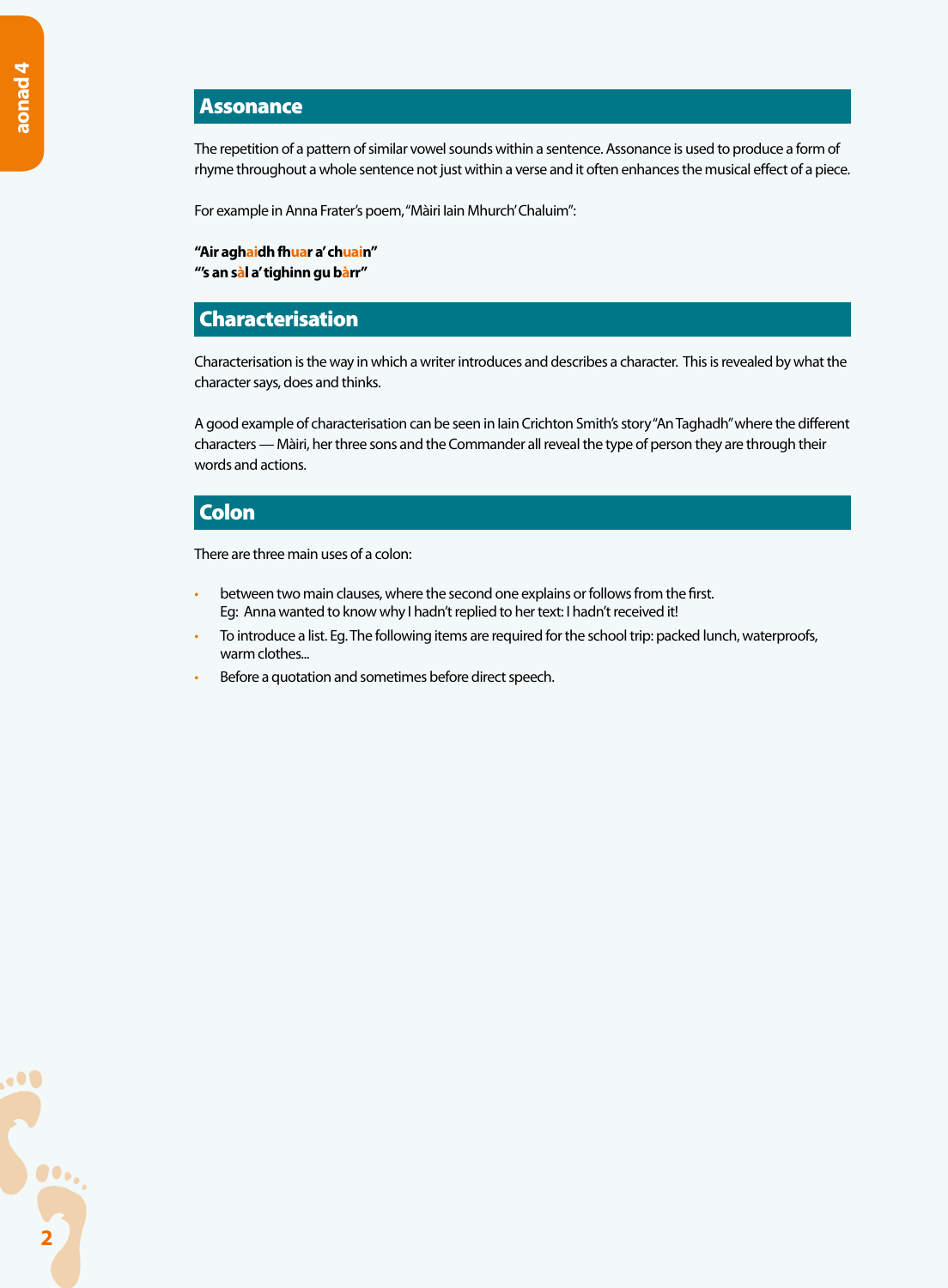# **Conflict**

The opposition, disagreement or lack of harmony between two people/things/ideas. Conflict usually follows 3 regular formats:

- characters in conflict with one another
- characters in conflict with their surroundings
- characters in conflict with themselves.

An author may use conflict to: reveal character, create tension or to highlight a struggle that the reader may identify with. This in turn can spark the reader's interest; leaving them eager to discover which force will prevail.

Conflict is a very common device used by poets and authors. It can be seen in a great many Gaelic stories and poems.

For example:

"An Roghainn", Somhairle MacGill-Eain — war, inner conflict, conflict with providence, struggle with faith, struggle with the notion of fate vs free will.

"An Còmhradh", Iain Mac a' Ghobhainn — inner conflict within the mind of the character of the mother.

"An Taghadh", Iain Mac a' Ghobhainn — internal and external conflict. Conflict between all characters and within the setting of civil war.

"Duan an Fhògarraich", Gillebride Mac 'IlleMhaoil — conflict beween homeless refugee and passer-by, inner conflict within the mind of the refugee, conflict of circumstance.

## **Connotation**

If a word/phrase has different 'connotations' it means it has more than one meaning — one literal and one implied by the writer. A writer/poet may use connotation to create emotions, feelings, mood or tone.

## Dialogue

A conversation between two or more people.

#### Dramatic Irony

A literary technique, originally used in Greek tragedy, by which the full significance of a character's words or actions may be clear to the audience or reader although unknown to the character(s).

For example, Iain Mac a' Ghobhainn's story "A' dol dhachaigh" tells the story of a soldier returning home from the First World War on the ill-fated ship *The Iolaire.* The protaganist feels safe under the steer of the captain though the reader knows the voyage will end in disaster:

**"Tha fhios aige-san dè tha e dèanamh, 's faodaidh sinne, ma thogras sinn, an leabaidh a thoirt oirnn."**

*(He knows what he is doing, and we can rest easy in our beds if we like.)*

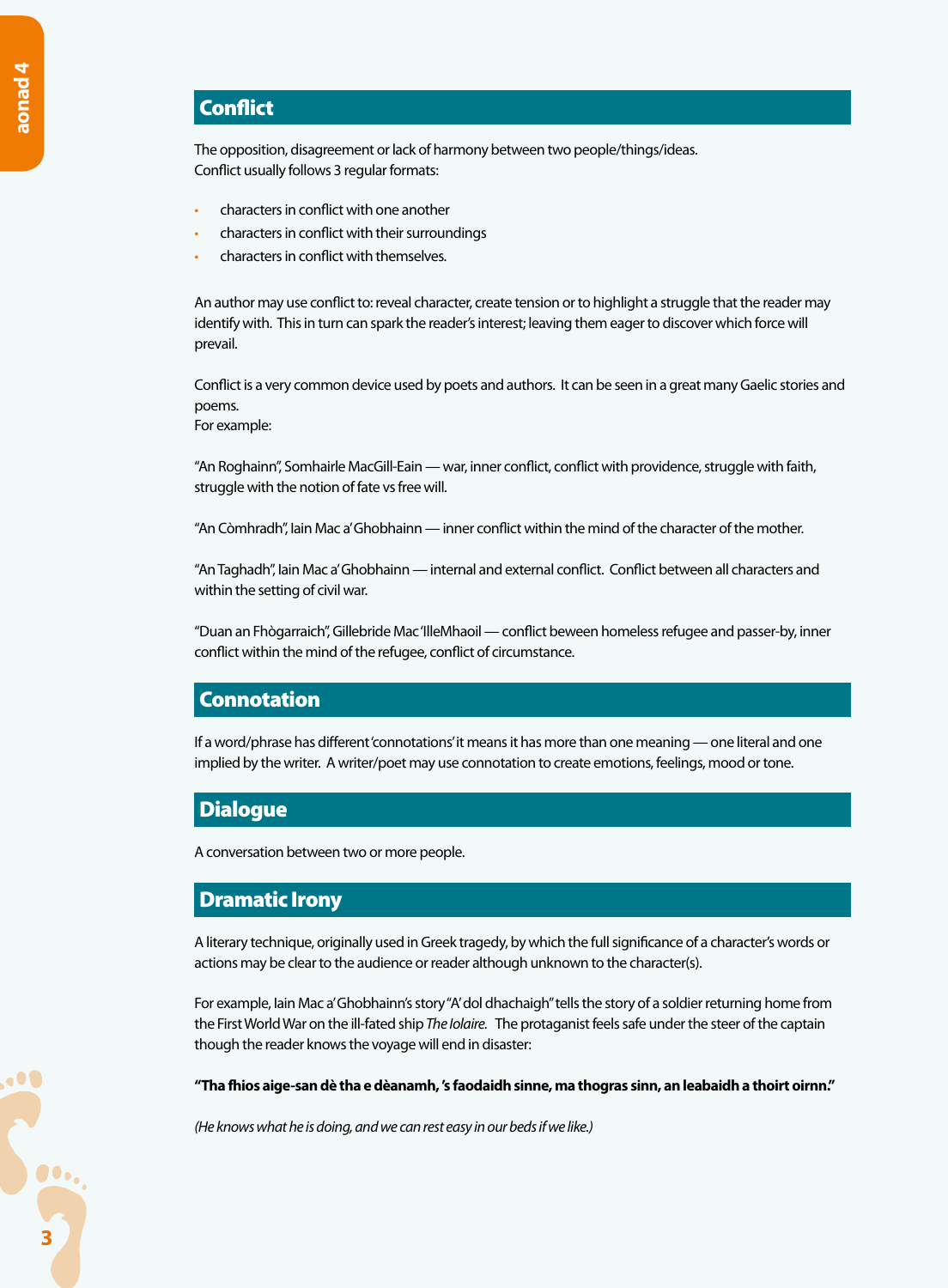# Ellipses

Ellipses usually suggest an ommission of something: information, thought, or speech. They can also be used to indicate trailing off (aposiopesis) and to build tension and dramatic effect. For example, in the opening lines of Iain Mac a' Ghobhainn's story "An Còmhradh", the reader is left wanting to find out more:

#### **"ach leis an fhìrinn innse 's e Tormod fhèin bu choireach . . ."**

*(but, if the truth be told, it was Tormod himself who was to blame . . . )*

Furthermore, an ellipsis can suggest faltering or fragmented speech accompanied by confusion, insecurity, distress or uncertainty. This is true of the following example (again from "An Còmhradh") where the ellipses demonstrate the character's distress; he struggles to talk through tears when he is told he is dying:

| "tha e ag ràdh gu bheil mi."                         | ("He says that $\mathsf{I}'\mathsf{m}$ " |
|------------------------------------------------------|------------------------------------------|
| "Seadh, a ghràidh?"                                  | "What dear?"                             |
| "Gu bheil mi" Cha mhòr gu faigheadh e air bruidhinn. | "That I'm" He could barely speak.        |
| "Gu bheil mi"                                        | "That I'm"                               |
| " $\ldots$ dol a $\ldots$                            | " going to"                              |
| bhàsachadh!"                                         | die!")                                   |
|                                                      |                                          |

Ellipses can also have the effect of inferring something that is unsaid — leading the reader to make the assumption the writer wants them to make without having to spell it out. The following example is, again, from Iain Mac a'Ghobhainn's story "An Còmhradh":

#### **"Dè b' urrainn dhomh a ràdh? Nach e 'n fhìrinn a bh' aig a' mhinistear? Ach air mo shon-sa. . ."**

*(What could I say? Wasn't it the truth that the minister was speaking? But for me . . .)*

# Em dash ( —)

The em dash is 3 times the length of a hyphen. It is in fact the width of a typesetter's M (hence the name em dash). It is used to create a strong break or pause in the structure of a sentence. Em dashes can be used in pairs like parentheses—that is, to enclose a word, or a phrase, or a clause—or they can be used alone to detach one end of a sentence from the main body. Dashes are particularly useful in a sentence that is long and complex or in one that has a number of commas within it.

**"Dòirt sìos do mhathas caomh, a Dhè —** Pour down your loving kindness, God **na leig le olc buannachadh gu lèir." de letter de le conquer completely. de les proportions** de letter de letter de letter de letter de letter de letter de letter de letter de letter de letter de letter de letter de l

("Ùrnaigh na Bàn-Tigrich" Catrìona NicGumaraid)

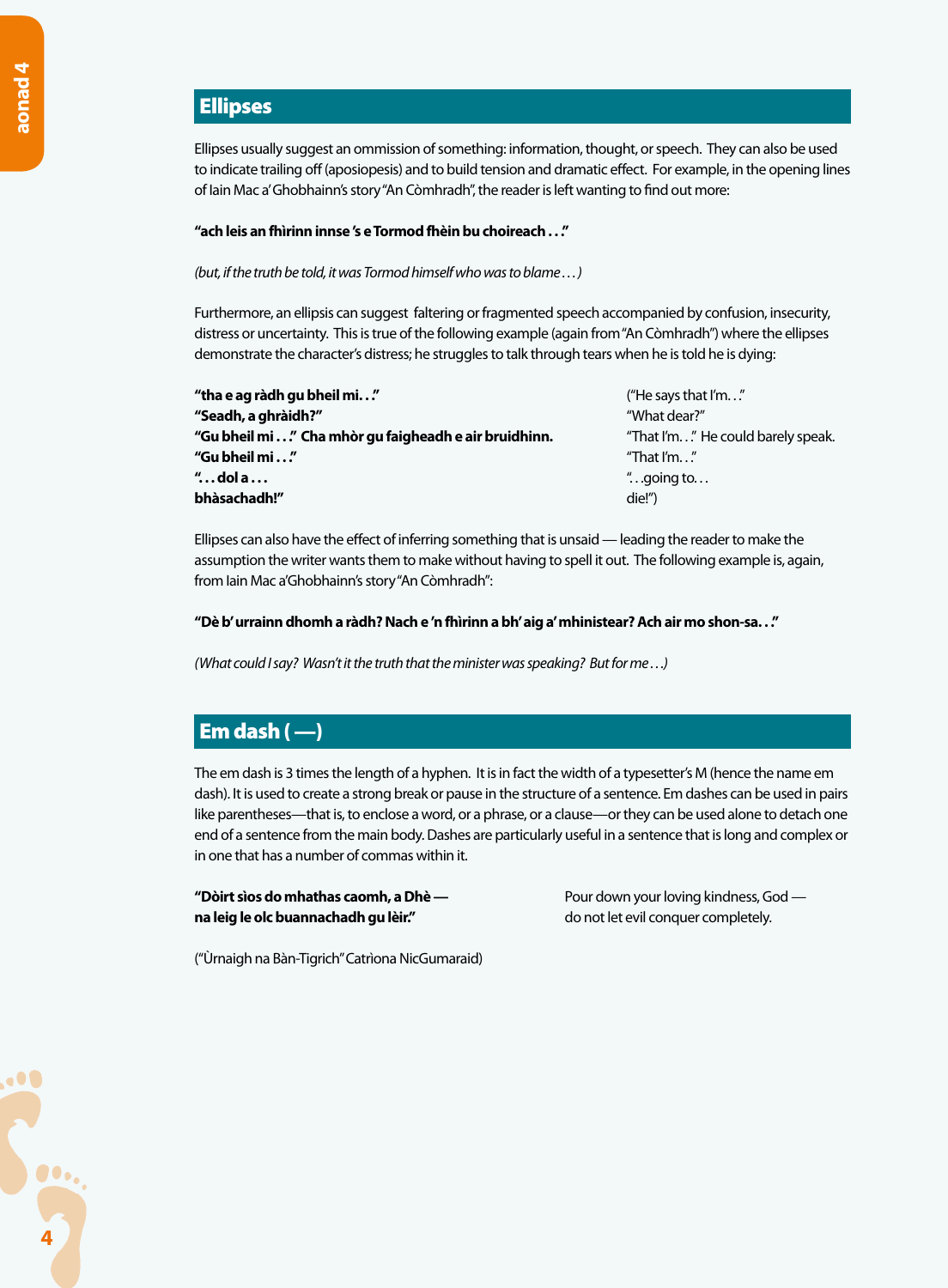# Euphemism

A polite expression used in place of words or phrases that otherwise might be considered harsh or unpleasant to hear. Eg: Thin on top (bald), mature (old), passed away (died), bending the truth (lying). In some cases euphemisms are intentionally a less pleasant way of saying something and can be used for comic effect or when people are being impolite or sarcastic. This is sometimes known as *mock euphemism*. Eg: kicked the bucket (died), a couple of sandwiches short of a picnic (of questionable mental capacity).

## Extended Metaphor

A common literary device, particularly in poetry, whereby a writer compares two unlike things and further develops that metaphor throughout all or part of the text.

For example, In Anna Frater's poem "Dà Rathad" she compares life experiences and journeys to roads that a person travels. By using an extended metaphor throughout the entire poem, she explicates that choosing a harder path gives greater rewards in life and widens ones horizons.

**"Carson a bu chòir dhomh gabhail <b>Ann ann an Sean** Mussol and I follow **na slighe ceart, lom, fada? the long, smooth, straight road? the long, smooth, straight road? Ged a tha an rathad air a bheil mi càm** Although the road I take is crooked **agus tha na clachan a' gearradh mo chasan,** and the stones cut my feet **agus tha dìreadh an leothaid and climbing the hill and climbing the hill gam fhàgail gun anail, quais e de leaves me breathless chan e an aon rud I am not confronted a tha mise coimhead romham** by the same prospect **latha an dèidh latha. day after day. day after day. Agus shuas air an leathad And up on the hill chì mi timcheall orm, China see around me, I can see around me**, **chì mi gu bheil barrachd ann dhòmhs'** I can see that there is more in store for me **na slighe cheart, fhada, lom. than a straight, long, smooth road. than a straight, long, smooth road. Tha thusa cumail do shùilean air an aon rud** You keep your eyes fixed on one point **ceart, dìreach air do bheulaibh —**  right in front of you **agus chan fhaic thu gu bheil an saoghal** *and you cannot see* **ag atharrachadh timcheall ort."** that the world is changing around you.

# Hyperbole

Extreme exaggeration used to make a point. Hyperboles are comparisons, like similes and metaphors, but are extravagant and even ridiculous and not meant to be taken literally.

Eg: **Bha e uimhir ri muc-mhara.** He was the size of a whale.

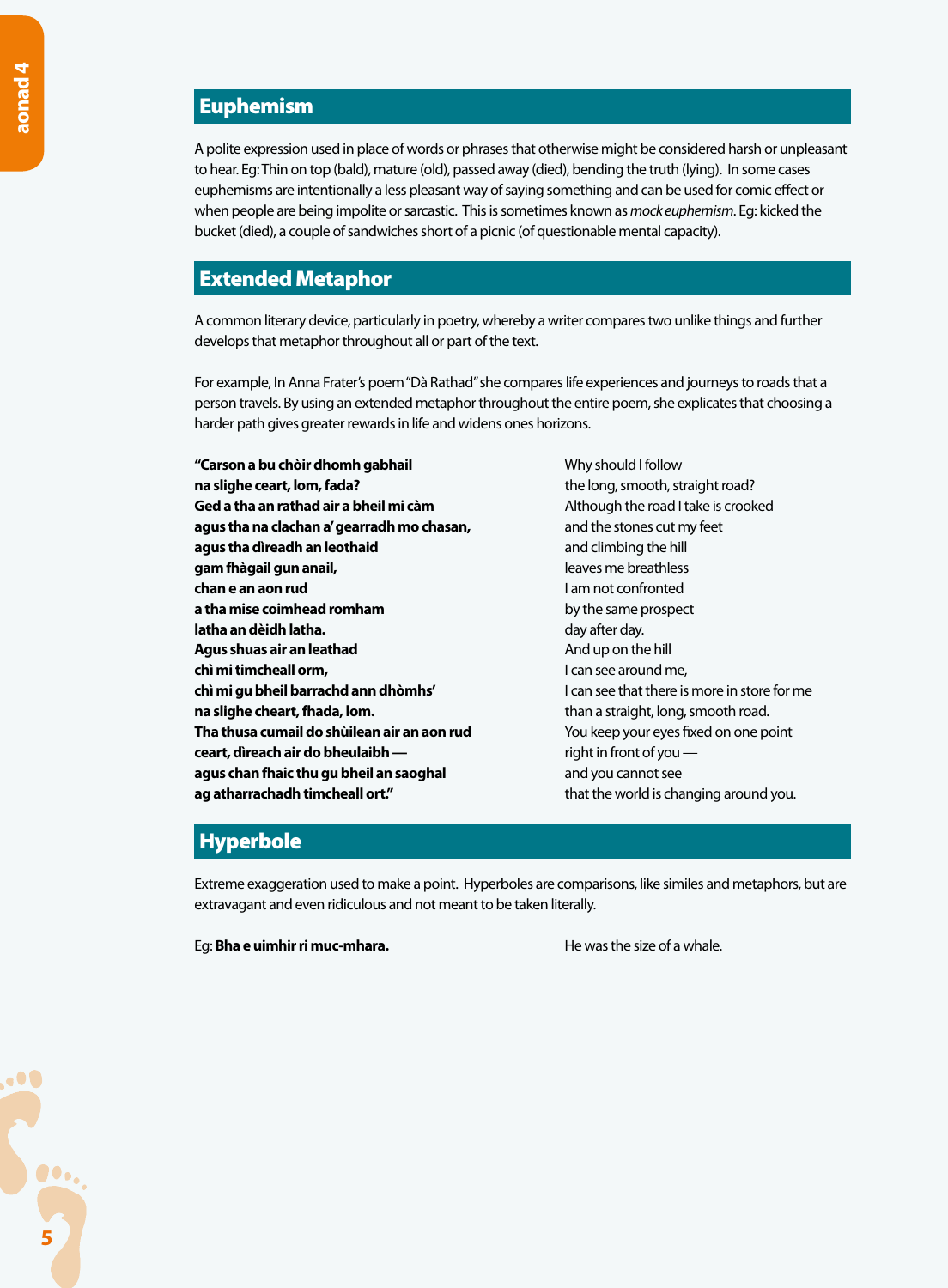# Imagery

Imagery includes the use of metaphor, simile, allusion, description — all comparing something real with something imagined. It serves the purpose of creating mental images and heightening the reader's sensory perception. The examples below show two different writers' use of sea imagery:

**"An gàire mar chraiteachan salainn** Their laughter like a sprinkling of salt **ga fhroiseadh bho 'm bial,** *showered from their lips***, an sàl 's am picil air an teanga, brine and pickle on their tongues, brine and pickle on their tongues**,

**'s na sùilean cho domhainn ri fèath." And their eyes that were as deep as a calm** 

("Clann-nighean an Sgadain", Ruaraidh MacThòmais)

**"Ur guth sèimh, ur cainnt** Your soft voice, your speech **ag èiridh 's a' tuiteam mar thonn rising and falling like waves air aghaidh fhuar a' chuain air aghaidh fhuar a' chuain on the cold surface of the sea, 's an dràst''s a-rithist a' briseadh and now and again breaking air creag bhiorach cuimhne; air creag bhiorach cuimhne; but a creage of the sharp rock of memory**; **'s an sàl a' tighinn gu bàrr <b>and the brine rises** up **ann an glas-chuan ur sùilean."** *in the grey seas of your eyes.* 

("Màiri Iain Mhurch' Chaluim", Anna Frater)

#### **Irony**

The literary technique of playing around with words, often through humour or sarcasm, so that the literary meaning is different to that which is being conveyed/implied.

For example, in Alison Lang's story about a young girl making Christmas decorations in a sweatshop abroad, the irony of the line: **"ann an cànan nach robh i a' tuigsinn:** *Peace, Joy, Light, Hope***"** is palpable. The words Peace, Joy, Light and Hope are things that are alien to this young girl's life — she neither understands them linguistically or literally. Furthermore, the Christian message is deeply at odds with the poor girl's situation.

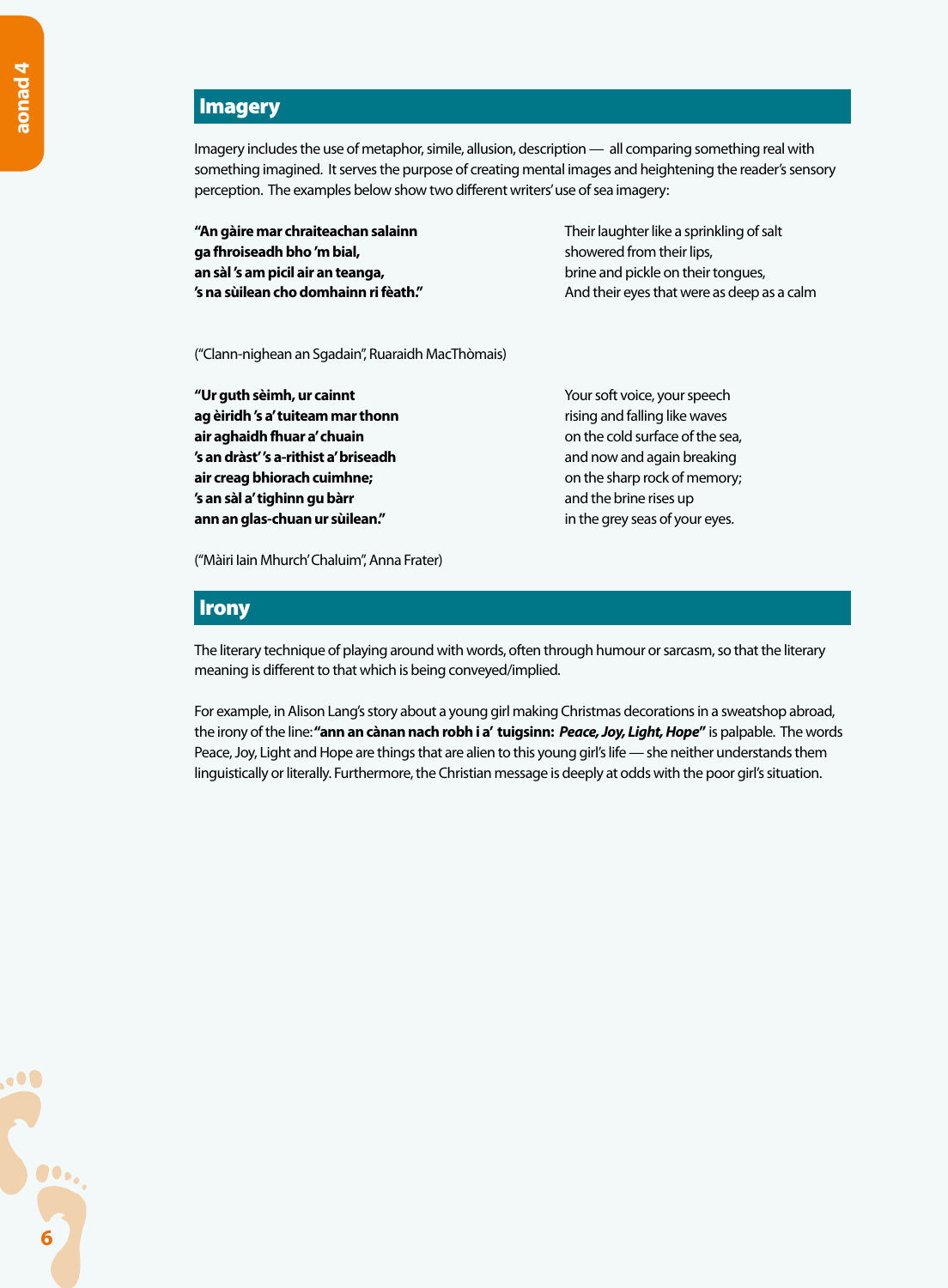# Italics

Italicization is used to identify or highlight words that are used differently from the standard. In literature, italicization is most commonly used for emphasis or to highlight foreign words or phrases. On some ocasions, writers may also use italics to show dialogue or a quotation, though this is not so common.

**"***poodle* **a' dannsa mun casan; bidh fhàileadh blàth a' bhainne air falbh às na bàthchannan, 's iad làn thruinnsearan fuar cruaidh** *pottery***"**

("Ròdhag, Anns a' Bhliadhna 2000", Catrìona NicGumaraid)

Italics are used above to distinguish the foreign English words *poodle* and *pottery*. They stand out from the others in the text, highlighting their incongruity with the traditional Gaelic culture of the poet's native village.

The italicized text in the following example makes direct reference to The Declaration of Arbroath (a declaration of Scottish independence made in 1320):

**"m' fhuil eileanach** my island blood **m' fhuil Ghàidhealach.** my Gaelic blood. *Fhad 's a bhitheas ceudnar againn beò As long as one hundred of us remain alive cha chrùb sinn we will yield in no least way fo smachd na Beurla. to English dominion.* **Clag na h-abaid a' seinn gach Sàbaid"** The abbey bell singing every Sunday

("Aig Abaid Mhaol-Ros" Anna Frater)

## **Juxtaposition**

Juxtaposition is a literary device wherein the author places a person or idea parallel to another. A writer may use juxtaposition to create: comparison, contrast, suspense, character development etc for effect.

For example, in the story "An Taghadh" by Iain Mac a' Ghobhainn, the character of Màiri is entirely juxtaposed with the character of the English Commander.

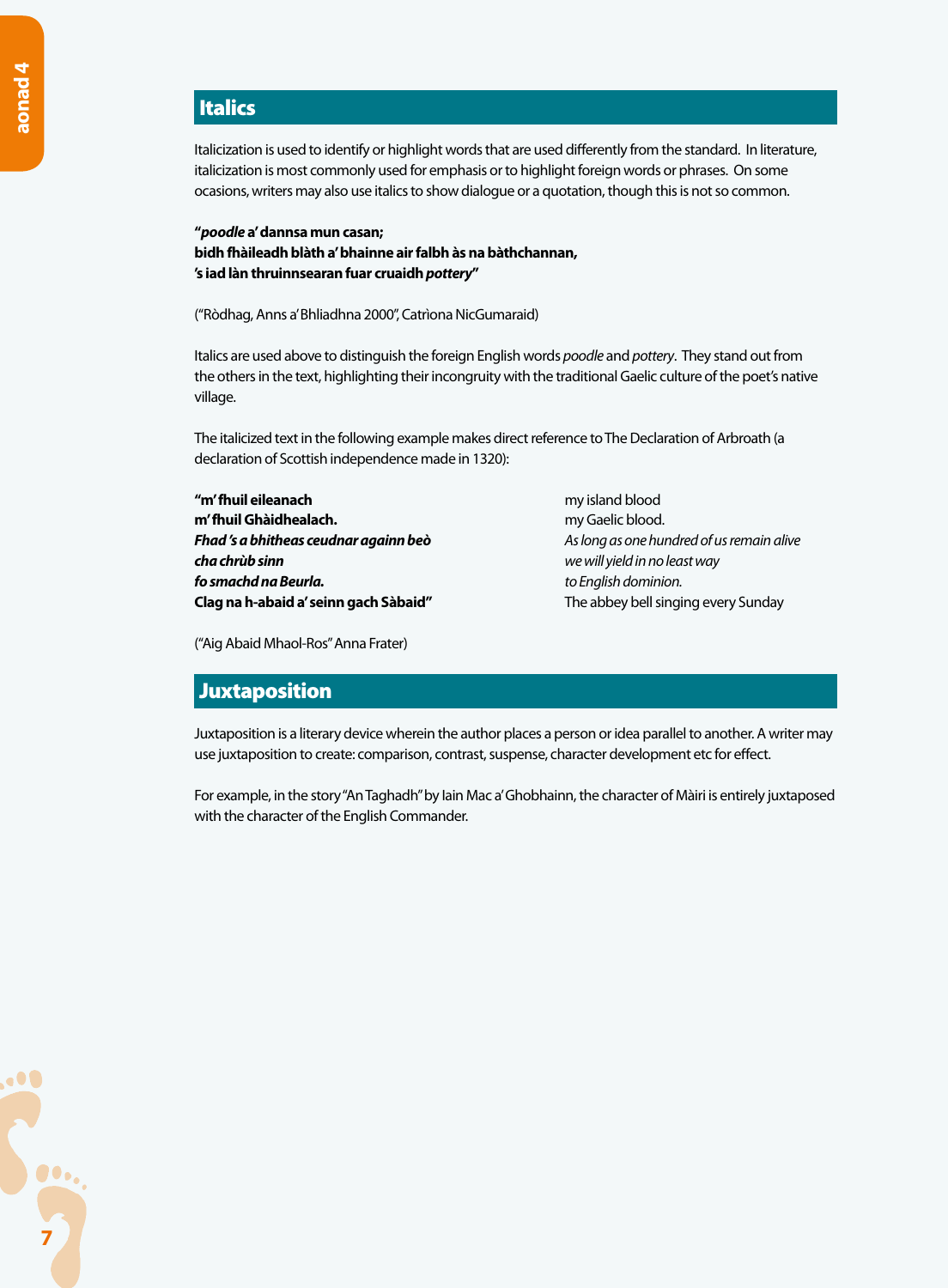# Metaphor

A common literary technique whereby a person, an idea or an object is described by referring to something else that has similar characteristics without using the words *like* or *as.*

The purpose of using a metaphor is to take a concept that we understand clearly and use it to better understand something else like nuances of emotions, experiences, images and so on.

Eg: The rope in Anna Frater's poem, "Màiri Iain Mhurch' Chaluim" is used as a metaphor for the poet's great grandfather who lost his life in the Iolaire disaster:

**"Agus bhris ur cridhe cuideachd** And your heart also broke **le call an ròpa chalma le call an ròpa chalma** with the loss of the sturdy rope **air an robh grèim gràidheil agaibh** which you had clung to lovingly **fhad 's a bha sibh a' sreap suas** while you were growing up **nur leanabh."** as a child.

Another example can be seen in Gillebrìde Mac 'IlleMhaoil's song "Duan an Fhògarraich":

"**Mo sgeul-sa 's i fodh' an tuil nan deòir.**" My story which has been drowned in a flood of tears.

As a metaphor, drowning "in a flood of tears" may seem somewhat cliched. However, when we consider that this is a poem about a refugee, the drowning metaphor has extra poignancy.

#### Mood

The mood of a piece of literature refers to the atmosphere a writer creates with his or her words/technique/ characters/setting/actions/thoughts etc.

#### **Onomatopoeia**

A word that mimics the sound of the object or action it refers to. Eg: **brag** (bang), **gliog** (click/clink), **plub** (splash), **glug** (gurgle/sound of water in a vessel), **srann** (snore/buzz), **glung** (bong/dong), **brùchd** (burp).

#### **Oxymoron**

Two seemingly contradictory words that create an interesting juxtaposition and contain a concealed point. An oxymoron can be used to create a dramatic effect or to make the reader stop and consider something more cafefully. An oxymoron is similar to a paradox; the effect of both is the same. However, while a paradox will consist of a sentence/a group of sentences, an oxymoron is a combination of two contradictory words. Eg: deafening silence, seriously funny, ill health etc.

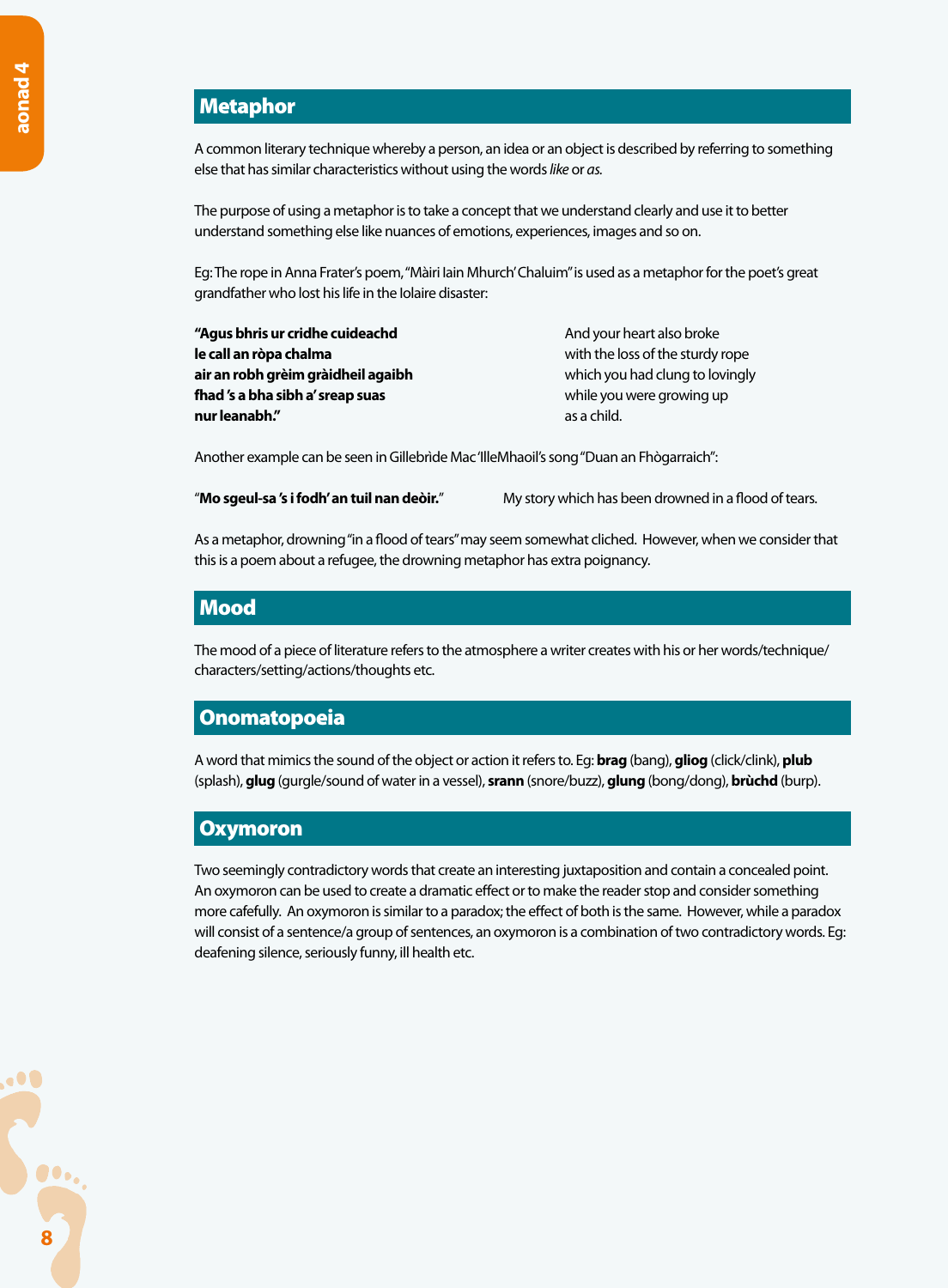## Paradox

A statement that contradicts itself but may include a hidden truth.

Eg:

**"Chàirich iad a' chreag They buried the rock of the rock of the rock of the rock agus dh'fhàg sin toll."** and that left a hole.

("Màiri Iain Mhurch' Chaluim", Anna Frater)

Burying something doesn't leave a hole; it does the opposite. However, a metaphorical hole has been left by the death and subsequent burial of Màiri's father in the poem above.

## Pathos

Language that makes the reader feel pity or sorrow.

For example, in Catrìona NicGumaraid's poem, "Ùrnaigh na Bàn-Tigrich" a Tigrean woman begs for salvation; that she and others may be delivered from starvation during the Ethiopian famine.

**"Adhlaicte an-diugh mo luaidh, The Company of the My beloved was buried today 's nach aithnich mise uaigh seach uaigh:** but I cannot tell one grave from the

**measg mhìltean 'n Tigre tha e na shuain —** his resting place, is with thousands from Tigre **coimhead thusa, a Thighearna, oirnn le truas."** look on us, Lord, with pity.

next:

("Ùrnaigh na Ban-Tigrich", Catrìona NicGumaraid)

## **Personification**

a technique whereby a human quality, emotion or characteristic is attributed to something that is inanimate or non-human. For example, in Anna Frater's poem "Glaschu":

| "'S math a ghlan iad d' aodann:                                         | They scrubbed your face well:                             |
|-------------------------------------------------------------------------|-----------------------------------------------------------|
| $\cdots$<br>'s tha do cheann dorch a-nis<br>ruadh is bàn is bòidheach." | <br>and your dark head is now<br>red and fair and lovely. |
|                                                                         |                                                           |

#### Plot

Plot usually refers to the sequence of events and happenings that make up a story. There is usually a pattern, unintended or intentional, that threads the plot together.

## Point of view

The narrator's position in relation to a story being told. In essence, the point of view is how a story is told and who tells it. It enables the author to determine the angle and perception of the story, 1st Person, 2nd Person or 3rd Person. For example, the story "Latha Eile san Fhactaraidh" is told from a young girl's point of view — 3rd Person.

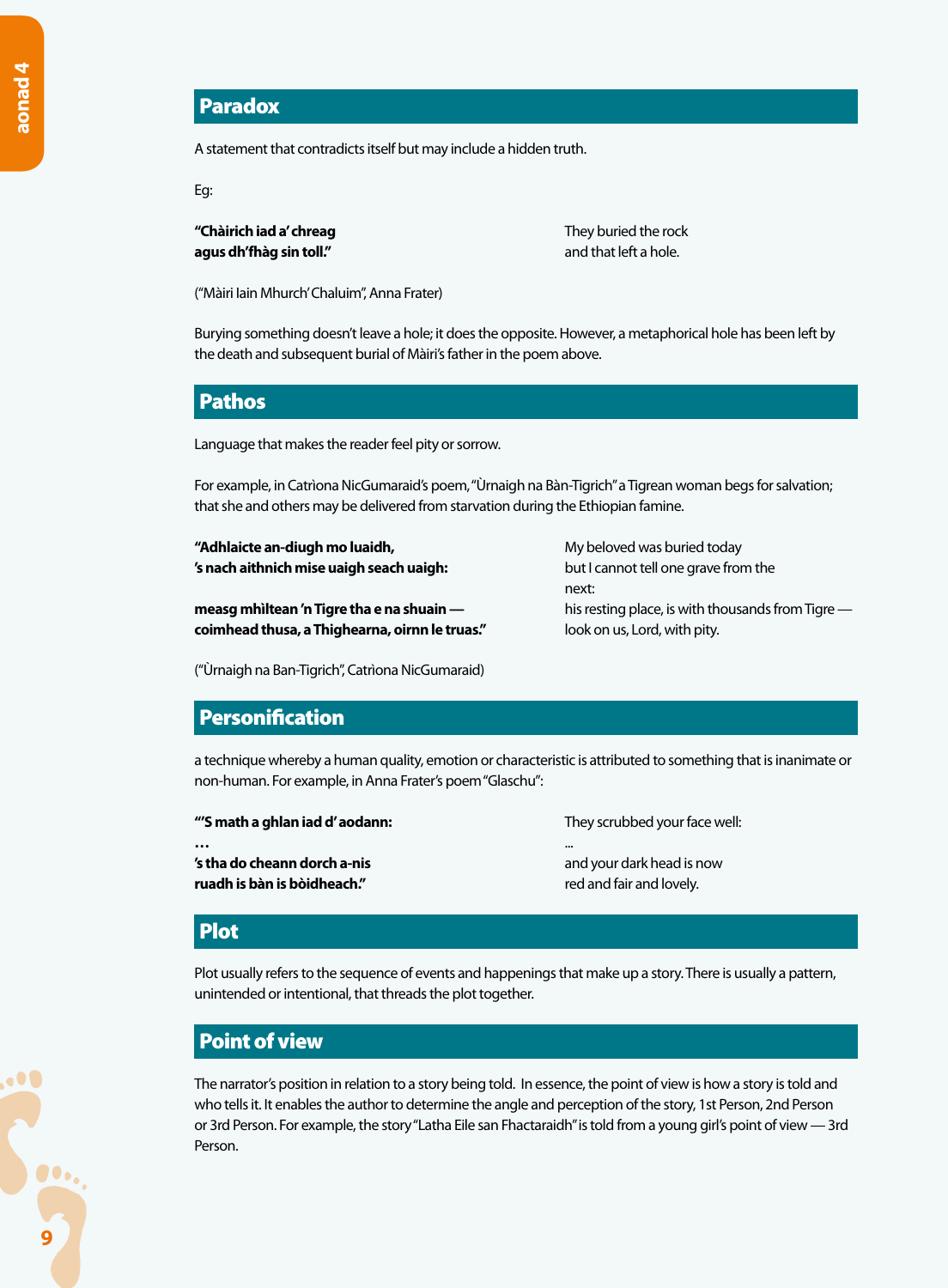## **Quatrain**

A stanza or a complete poem consiting four lines.

#### **Ouintain**

A stanza or an entire poem consisting of five lines.

## Repetition

Repeating words, phrases, lines, or stanzas.

Repetition can be used to emphasize a feeling or idea, create rhythm, and/or develop a sense of urgency. It is is a way of producing deeper levels of emphasis, clarity, amplification, and emotional effect.

For example, in Sorley MacLean's poem "Latha Foghair", the repetition of the line "**sianar marbh ri mo ghualainn**" has the effect of highlighting or emphasising the horror of war.

#### Rhetorical question

A question posed to create a dramatic effect or make a point, rather than to get an answer. For example, in the closing line of Alison Lang's story "Latha Eile san Fhactaraidh":

#### **"Oir dè an diofar a dhèanadh aon solas beag co-dhiù?"**

*(Because what difference would one little light make?)*

This rhetorical question posed here is extremely significant as it underpins the entire moral premise of the story.

## Rhyme scheme

The pattern of rhymes at the end of each line of a poem or song. This is usually referred to by using letters to indicate which lines rhyme. Lines designated with the same letter rhyme with each other. Eg The stanza below from Catrìona NicGumaraid's poem "Ùrnaigh na Bàn Tigrich" has the rhyme scheme **aabb**

**"Cheus riaghaltas eile Crìosd air crann, 's tha luchd-brèig gar biathadh 's sinn gu gann. Dòirt sìos do mhathas caomh, a Dhè na leig le olc buannachadh gu lèir."**

## Rhythm

The measured flow of words and phrases in verse or prose as determined by the relation of long and short or stressed and unstressed syllables.

#### Semi colon

The main function of a semi colon is to mark a break that is stronger than a comma but not as final as a full stop. A semi colon is used between two main clauses that balance each other and are too closely linked to be made into separate sentences.

For example: In India some people speak Hindi; some speak Urdu.

 $\bullet$ 00. **10**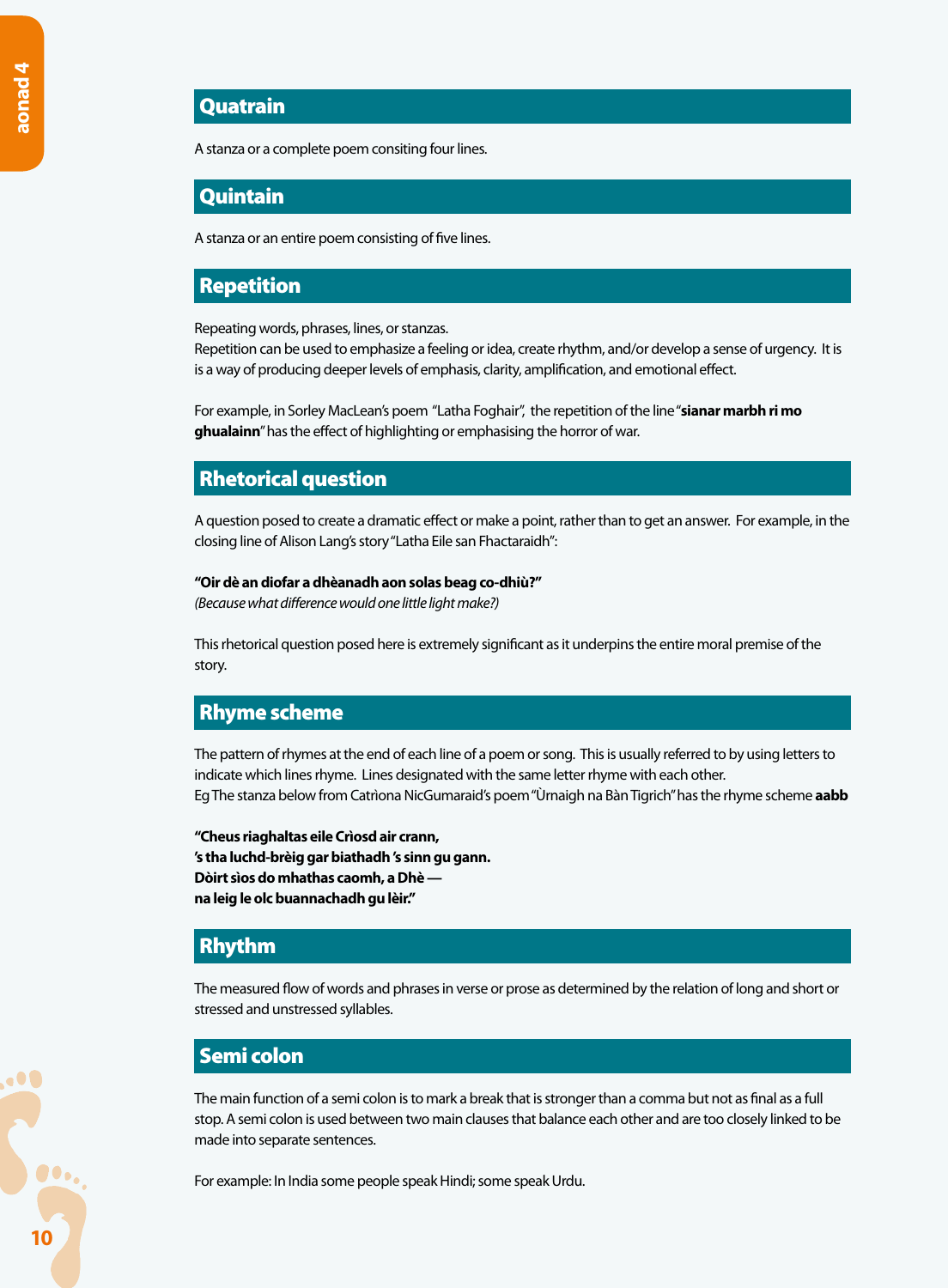# **Setting**

In essence, setting refers to where an event (story/poem/song) takes place. This is not confined to the purely physical but can also include historical and cultural settings, social circumstances, mood etc. It basically helps in establishing where and when and under what circumstances a story is taking place.

For example, in Iain Moireach's "Feòil a' Gheamhraidh" the story incorporates historical and cultural setting as well as creating a sombre mood when a sheep is slaughtered.

## Simile

A figure of speech involving the comparison of one thing with another thing of a different kind usually using like or as.

Eg:

#### "Dh'èirich mo chridhe mar cheo" My heart rose like smoke

("Deòirean", Anna Frater)

#### **"Bha a gàire mar earrach fon chlogaid shneachd."** Her laugh was like springtime

("An Duine Dubh", Iain Mac a' Ghobhainn)

under the helmet of snow

### **Stanza**

A group of lines forming the basic recurring metrical unit in a poem; a verse.

## **Suspense**

A state of uncertainty, curiosity or anticipation as to what will happen next. A writer will use suspense to keep the reader's interest in a story as it builds to a climax.

For example, in the story "An Taghadh", by Iain Mac a' Ghobhainn, the suspense in this story is maintained throughout as the character of the mother ruminates on her decision of which of her three beloved sons she must choose to be put to death by enemy soldiers.

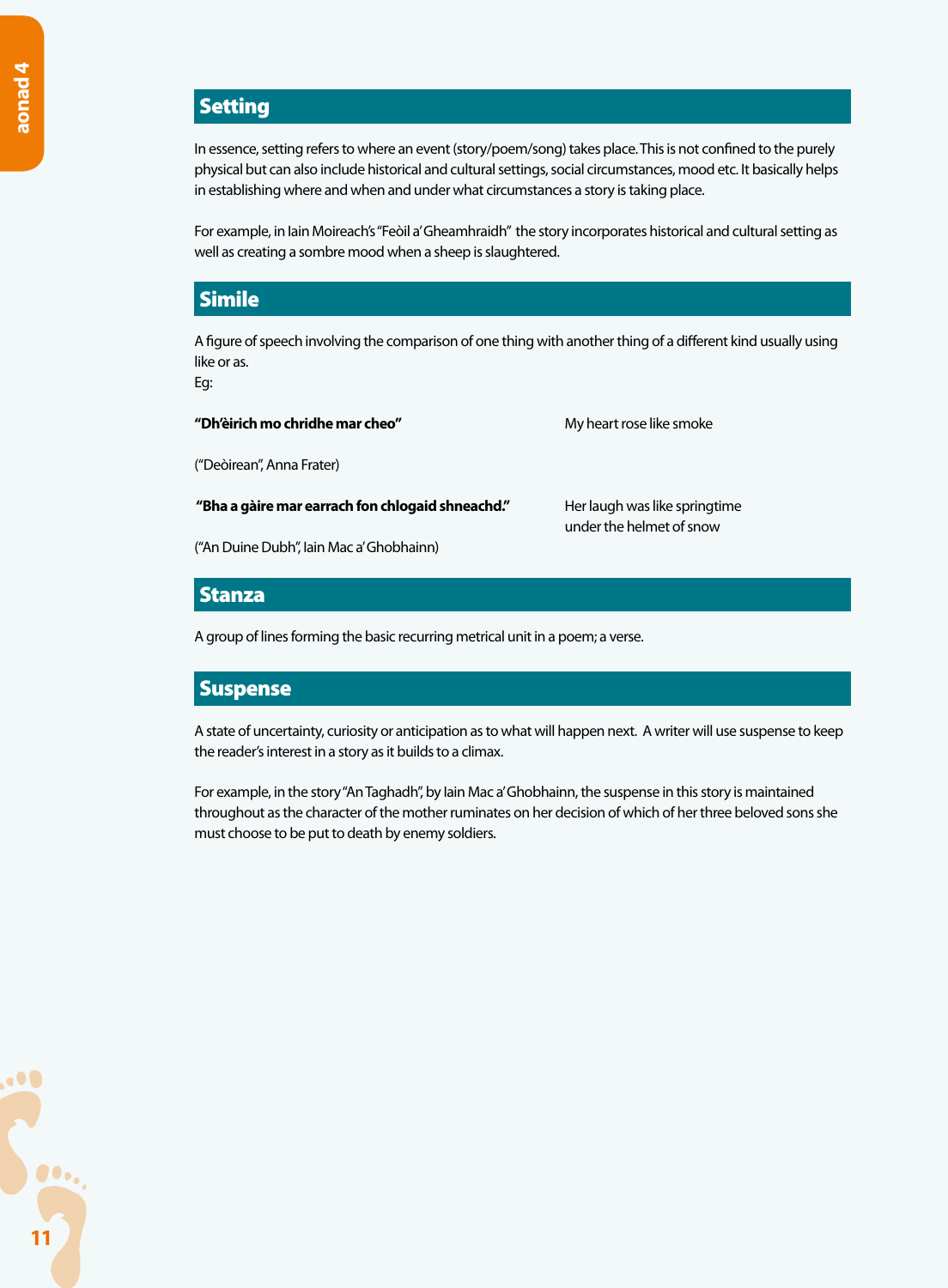# **Symbol**

A thing that represents or stands for something else — especially a material object representing something abstract. As a literary device, symbols can contain several layers of meaning — often concealed at first sight. Eg: In Ruaraidh MacThòmais' poem "Anns a' Bhalbh Mhadainn", the sheep suffocating in the aftermath of a snow storm is symbolic of the suffocation of Gaelic in an English-dominant world:

**"Chaill sinn na caoraich bha muigh air mòintich** We had lost the sheep that were out on the moor **Nuair thaom an stoirm ud a-nuas 'eallach,** when that storm unloaded its burden

**...** ... **sneachda mìn, marbhteach, mùchaidh:** of fine , deadly, smothering snow: **dhèanadh mo chridhe iollach** my heart would rejoice **nam faicinn air a' chlàr bhan sin ball buidhe** were I to see **'s gun tuiginn gu robh anail a' Ghàidheil** and understand that the breath of the Gael

**a' tighinn am mullach"** was coming to the surface.

## **Symbolism**

The art of using an object or a word to represent an abstract idea. An action, person, place, word, or object can all have a symbolic meaning.

#### Theme

The main subject of a literary piece.

Eg: love, tragedy, sacrifice, war, hardship, loss, struggle, etc. Themes are usually closely related to the feelings a poet/writer is trying to convey.

## Tone

The tone of a piece of literature is the perspective or attitude that the writer uses with regards to a specific character, place or development. Tone can depict a multitude of emotions; from serious, grim, and disapproving to amusing, ironic and lighthearted. The tone of a piece of writing helps the reader understand the writer's feelings towards a particular topic and this in turn influences the reader's understanding. For example, Gillebrìde Mac 'IllMhaoil's song "Duan an Fhògarraich", about an ignored homeless refugee on a city street, has a melancholic tone.

 $\bullet$ **12**